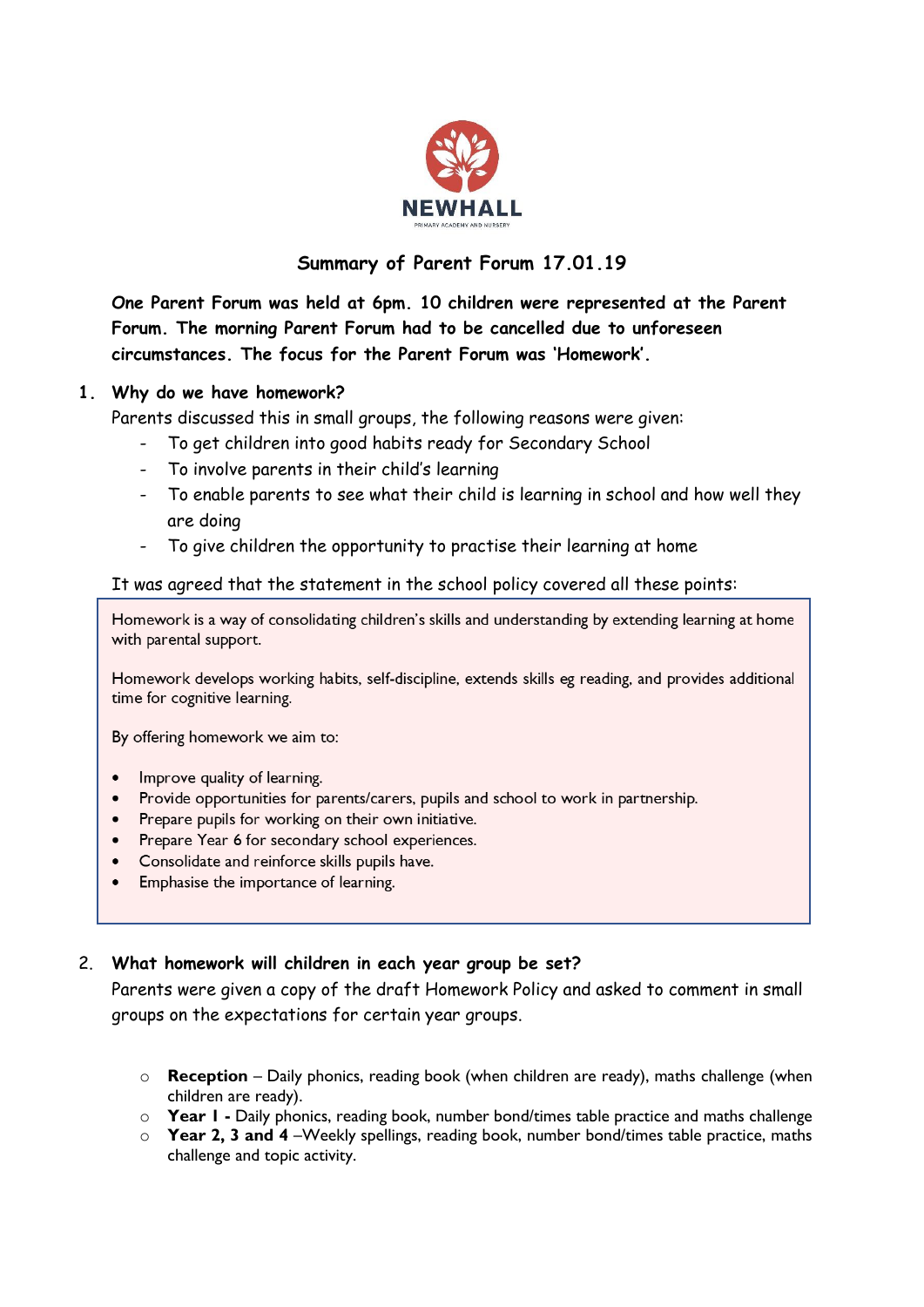o **Year 5 and 6** - Weekly spellings, reading book, times table practice, maths challenge, topic activity. Children in Year 5 and 6 will be expected to complete their homework in a lunchtime, if they do not complete it at home.

Parents felt that the expectation were about right for each year group. It was felt that there needed to be an expectation that computers be used for some homework in Year 5 and 6 to prepare the children for Secondary School and it was agreed that this will be added to the policy.

The use of online programmes to support learning was discussed and the school will be investigating online programmes to support Reading and Maths for children as they move in to Year 1.

#### **3. Timings for homework**

The draft policy states, 'Teachers will aim to set homework on a Friday and it should be handed in on a Tuesday. '

Parents felt that some of the homework, for example spellings and times tables, could be staggered, otherwise it may be difficult for some families to complete homework by Tuesday. It was agreed that this may be better for teachers as well but that it would need to be a consistent day each week, so the policy will be reworded to reflect this.

Parents also asked about whether children in After School Club could have the opportunity to do homework there. This has now been discussed with After Club staff and it has been agreed that they will have a table set up for children to do homework if they want to.

## **4. Consequences of not doing homework**

The school policy was discussed:

'Consequences for failure to do set homework will be negotiated within each class at the beginning of the year. In Years 5 and 6, children who do not complete their homework will be expected to complete their homework at lunch with a member of the Senior Leadership Team.'

Parents felt that this prepared the children for Secondary School, however they did not want it to be called detention. It was explained that it would be a 'Homework Catch Up Club' and that staff would be available to support the children during this period. Children could also choose to attend if they wanted to complete homework in school. It would not be called a detention.

#### **5. AOB**

It was explained that adverts for teachers for next year will be online by the end of January to ensure that the school continued to recruit high quality staff.